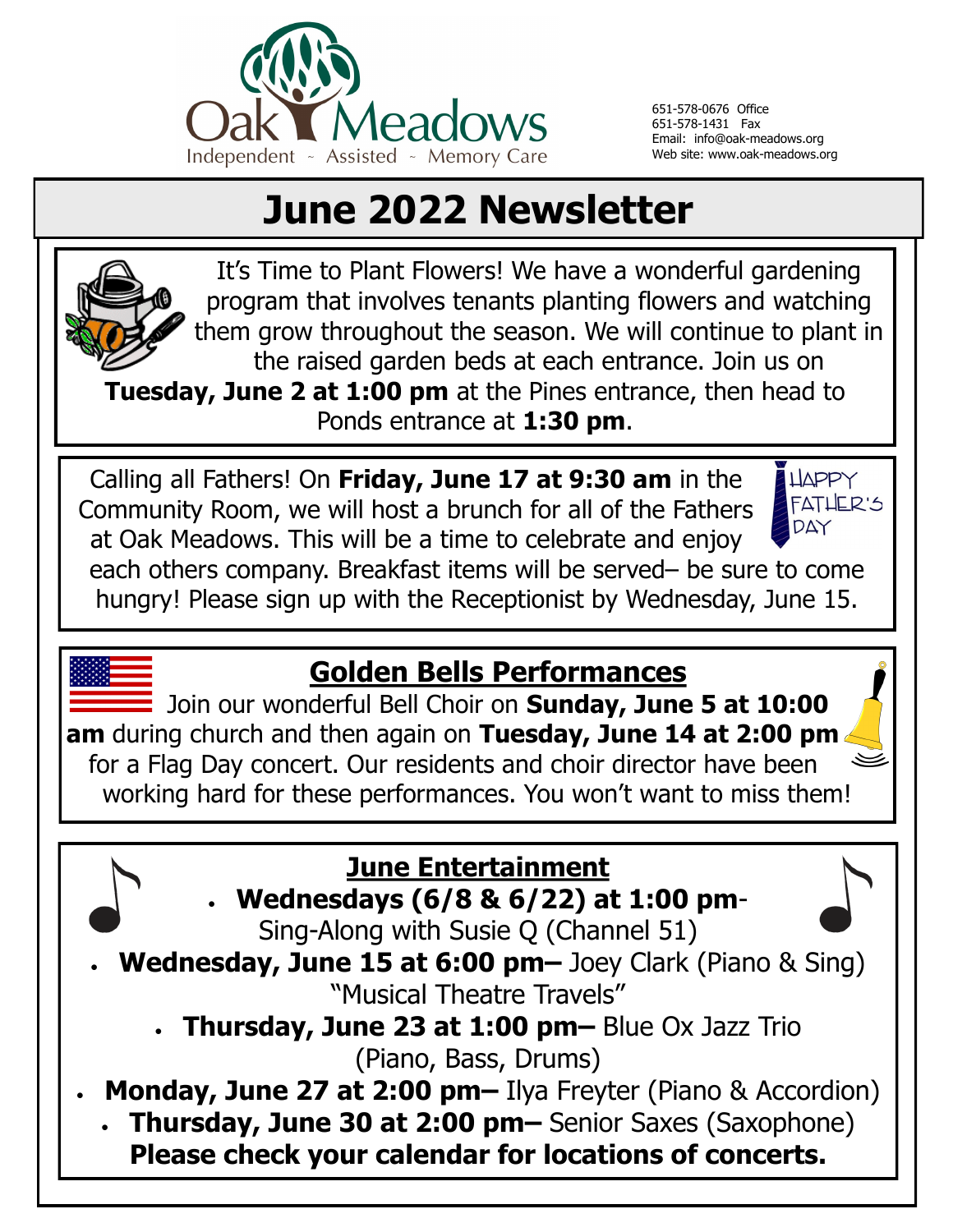## **Bus Trips & Other Information**



Scheduled Bus Trips

| Wednesday the 1st  | Cub                          | $1:00$ pm  |
|--------------------|------------------------------|------------|
| Monday the 6th     | <b>Olive Garden</b>          | $11:00$ am |
| Tuesday the 7th    | The Dollar Tree              | $1:00$ pm  |
| Wednesday the 8th  | Target: Woodbury             | $1:00$ pm  |
| Wednesday the 15th | <b>HyVee</b>                 | $1:00$ pm  |
| Monday the 20th    | Sgt. Peppers                 | $11:00$ am |
| Tuesday the 21st   | Aldi                         | $1:00$ pm  |
| Wednesday the 22nd | <b>Wal-Mart</b>              | $1:00$ pm  |
| Friday the 24th    | Oakdale Parade & Dairy Queen | 5:15 pm    |
| Wednesday the 29th | Cub                          | $1:00$ pm  |

On **Friday, June 24 at 5:15 pm**, we will be in the Oakdale Parade! This is always such a fun event we participate in. Once we get through the parade, we will stop at Dairy Queen to get a sweet treat. Sign up at the Reception Desk if you are interested in joining!



#### **Bus Trips to Guardian Angels Mass**



Our wonderful volunteer drivers bring tenants to Guardian Angels on **Saturdays at 4:00 pm** for Mass at 4:30 pm. The bus picks up at both the Pines and Ponds entrances. Please call the Receptionist to sign-up if you are interested in going to Mass. You may

only sign up for one week at a time.

**Calling all who enjoy gardening!** This year we are looking for volunteers who are interested in helping out with weeding around the building. It would be a weekly or bi-weekly commitment. Please see Megan if this is something you would enjoy doing.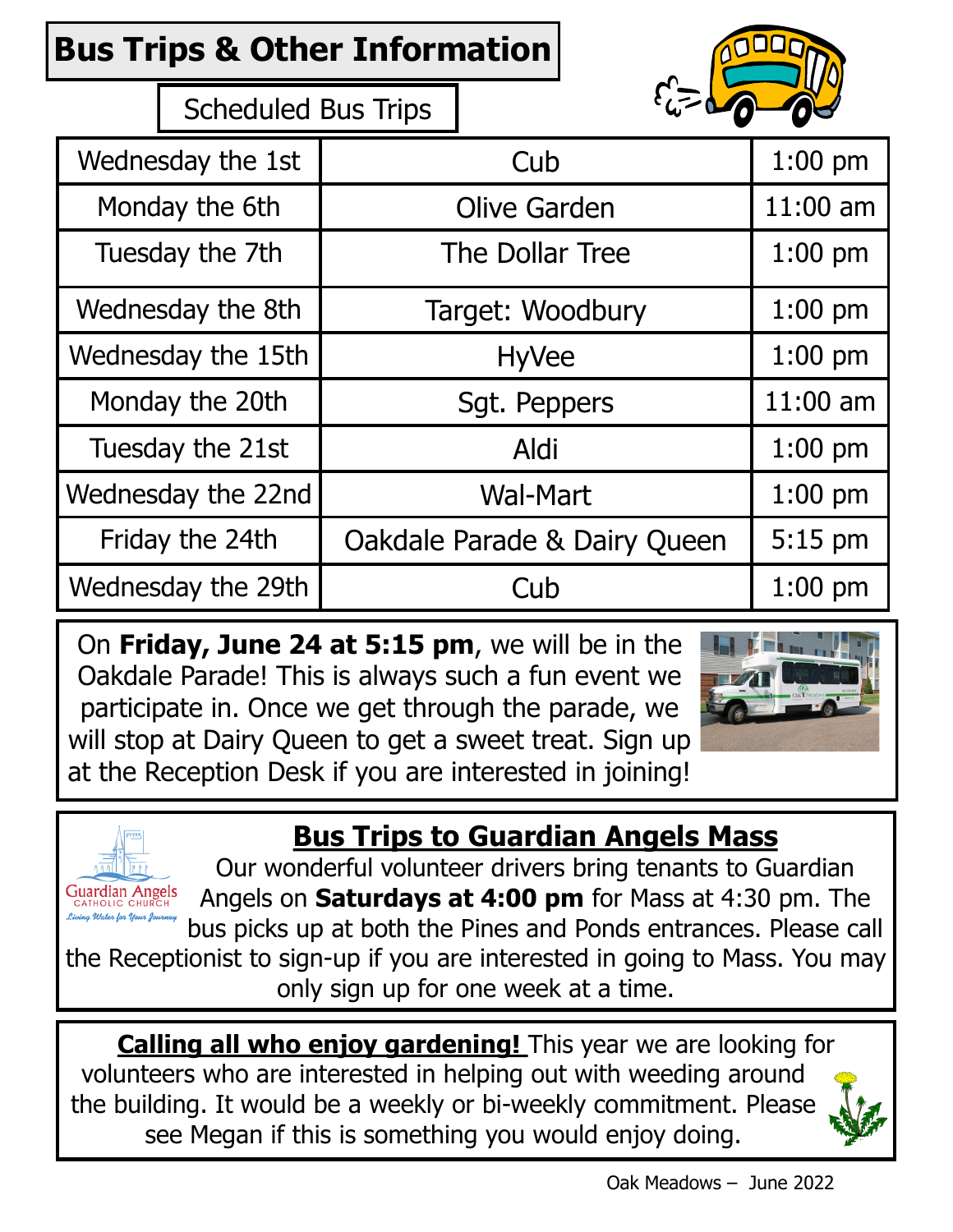## **More Information!**

## **Spiritual Life at Oak Meadows**

Chaplain John will have **Bible Study** on **Mondays at 10:30 am**. The **Rosary Group** will meets on **Tuesdays at 6:30 pm. Devotional Prayer Ministry** on **Wednesdays at 10:30 am**. **Worship with Chaplain John** on **Sundays at 10:00 am**. **Fr. Joe from Guardian Angels** will be here for Mass the **1st Saturday of the month (6/4) at 10:30 am**.

**\*\*Please check the calendar for locations\*\*** 



Calling those with June Birthdays! If your birthday is this month, you're invited to the Dining Room for a special lunch and dessert on **Thursday, June 16 at 12:00 pm**. Please watch for your invitation!

Bingo this month will be on **Monday, June 6 at 2:00 pm. Tenant Council Bingo** is on **Saturday, June**  11 at 2:00 pm (usually the 2nd Saturday of the month). Both will be in the Community Room.

## **Golden Bells Practice**

Our Bell Choir will meet in the Community Room on **Friday, June 24 at 1:00 pm, and is lead by our** wonderful volunteer, Janell.



## **Oakdale Library & Technology Help**

The Oakdale Library brings books for you to check out the **first Thursday of each month** at **10:00 am** in the 1st Floor Ponds Coffee



Area. They answer any library related questions you may have. They also offer help with technology (tablets, iPads, etc.). Don't miss out on this free service!